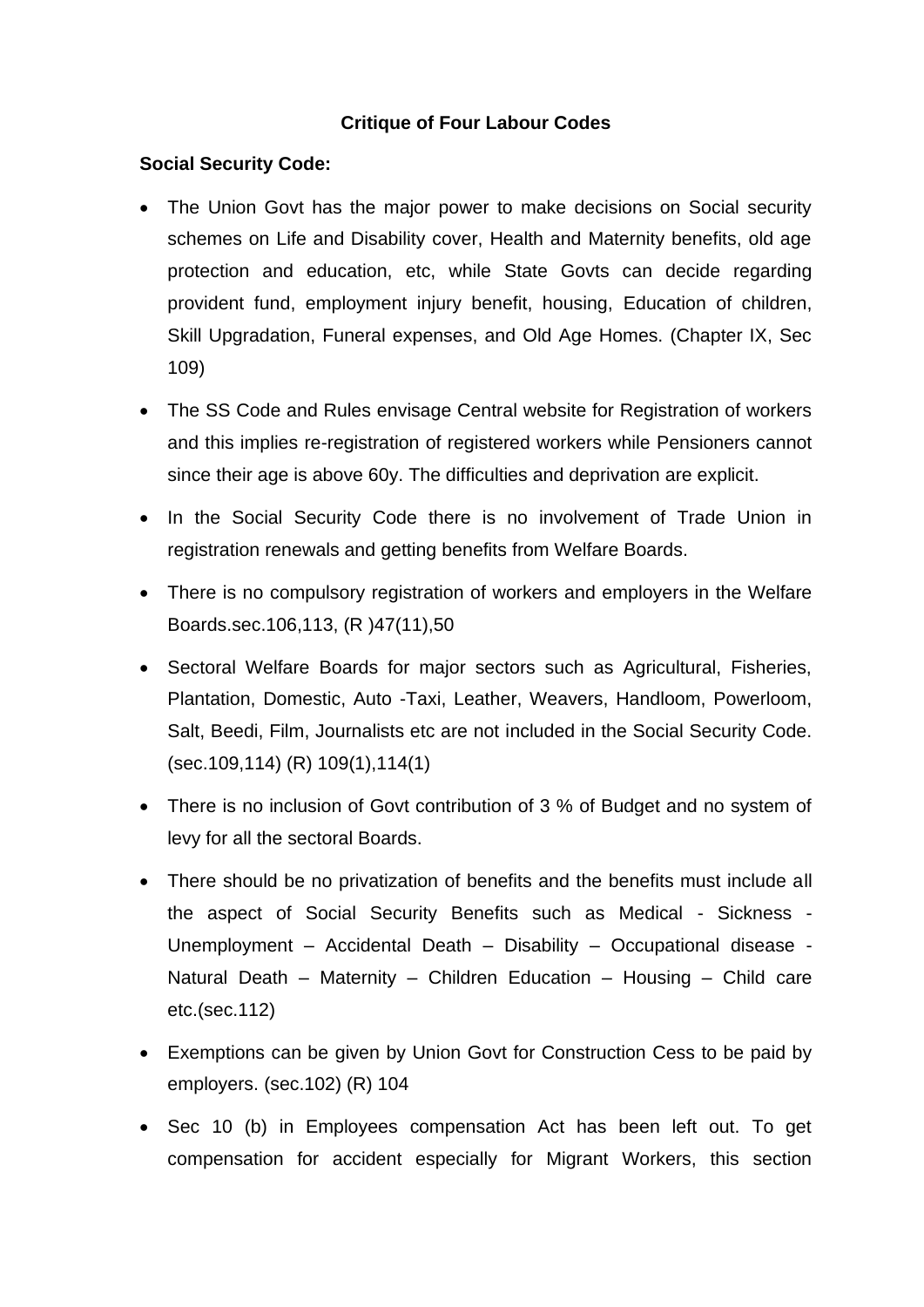enables Suo Moto notice to employers for deposit of compensation and sending the money to Source State LabourDept for disbursal to family. See OHS code (Sec.10.11.12), also refer SS code.sec 75

#### **On OSH Code :**

- Agricultural- Domestic Home based workers have been excluded in OSH code.
- The meaning and implementation mechanism for Occupational Health of unorganized Workers does not exist in OSH Code. As per ILO Convention 161 and WHO guidelines, Occupational Health Principles, Structure and functions, namely Identification – Treatment – Rehabilitation – Compensation for Occupational Diseases are not indicated for Unorganised Workers who are not covered by ESI.
- List of Occupational Diseases is only 29 while according to ILO list 109
- Safety Clause for Building workers present in section 40 of BOCW Act is not included in OSH code.
- For Migrant Workers, compulsory registration in home villages and working places, mobile medical vans with OH unit, Child care ICDS for small children Education for older children in mother tongue, Shelters etc have not been provided.
- The role of the Labour Department in Source States in Interstate Migrant Workers Act has been removed in OSH code.
- Under the OSH code, the Beedi Workers will not be given 'work book' for entry of raw materials given, number of Beedis rolled and wage. Similar work book system is actually required for all Unorganised Workers including homebased workers to prevent cheating of wages and exploitations but not provided in the OSH code.
- For Domestic workers, since there is no provision for 'placement agency', their registration and the Tripartite Board for recruitment, regulation of employment and wages in the OSH code.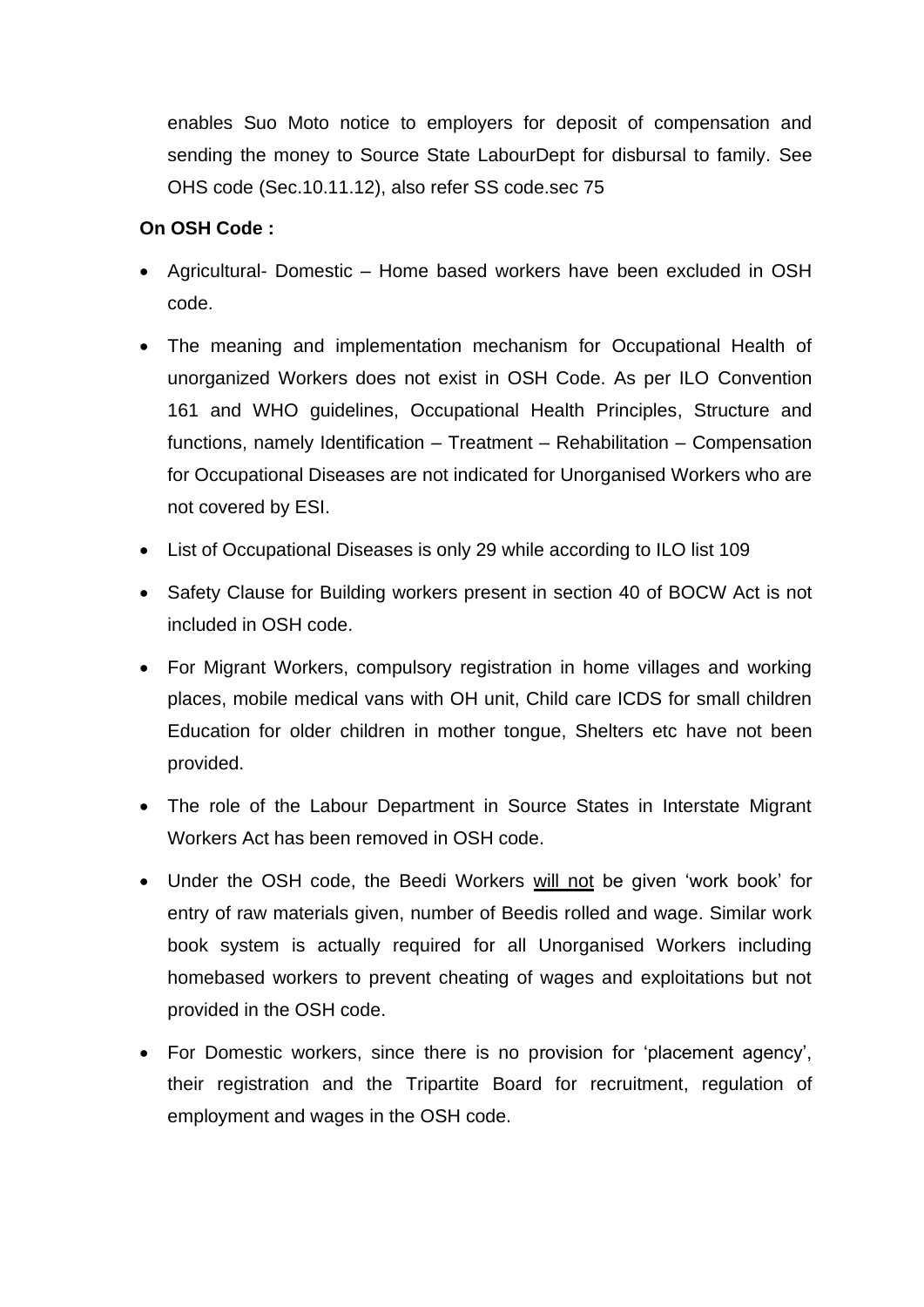- Principle employers must be made liable for payment of wages, compensation for accidents and provision of amenities for Contract Workers and Migrant Labour
- There is no provision for "Equal pay for Equal Work" and regularization process provided for contract workers in the OSH code.
- Night Work for Women is allowed under the OSH code leading to unwanted repercussions.
- The proposal to increase the number of hours of permissible over time work from 50 to 100 hours would cause serious hardship to workers and affect their health.
- The provision permitting the Government to exempt any industry from the application of the provisions relating to the employment of contract labour is an issue of concern and to be removed forthwith.
- The system of inspection has been replaced by Inspection cum Facilitation. This is also contrary to ILO convention number 81(Labour inspection convention) which India has ratified.
- Permitting the compounding of offences would reduce the deterrent value of the penalties spelt out in the code. Permitting the Employer to deflect the alleged commission of the offence on the "Actual offender" would also reduce the deterrent value of the penalties spelt out in the code.

#### **On Industrial Relations Code :**

- Total Ban on Strikes by making Strike notice and conciliation compulsory resulting in no legal strike in Public utility and non - public utility companies.
- Thus Core Labour standards of Freedom of Association and Collective Bargaining destroyed.
- Union must have 75% of support to be a Sole Negotiating Agent instead of the present state 50 % and there is no provision for secret ballot, long felt need.
- Adjudication done away with and private arbitration preferred which is against ILO Standards.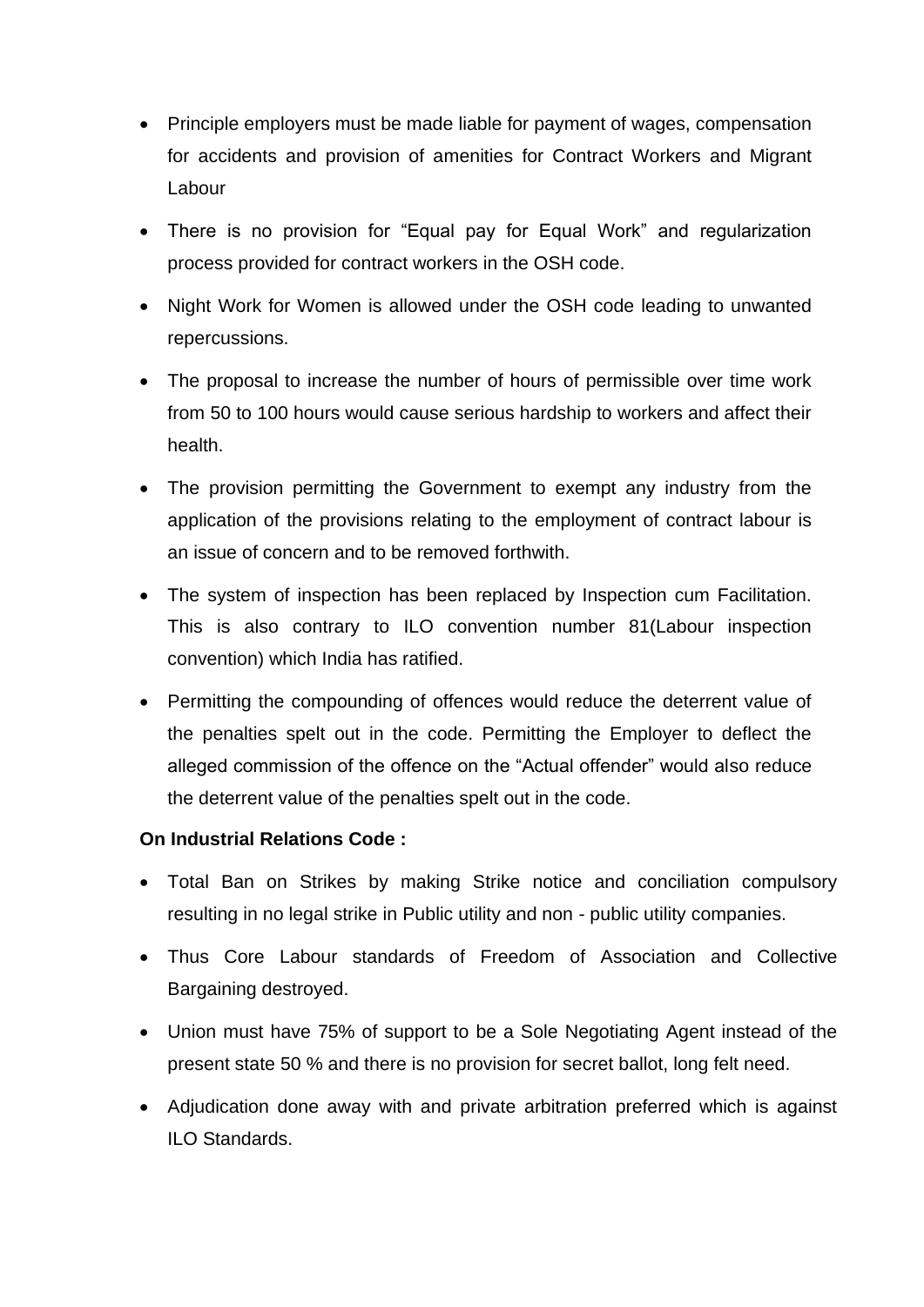- Permission from Govt must be made mandatory for closures of all companies with 100 workers or more, as in Industrial Disputes Act.
- With lack of legal awareness and illiteracy among all workers especially in the Unorganized sectors, there is dire need to have non workers and retired workers in the leadership of Trade Unions. Hence the existing Trade Union Act provision must continue in the Industrial Relations code.

#### **On Wage Code:**

- Removal of scheduled employments will not help in getting minimum wages and in fact may push the wage down.
- Union Labour Minister talking of Rs 178 as floor wage has made a mockery of the Code.
- Equal remuneration, implemented very rarely, has no special provision for implementation.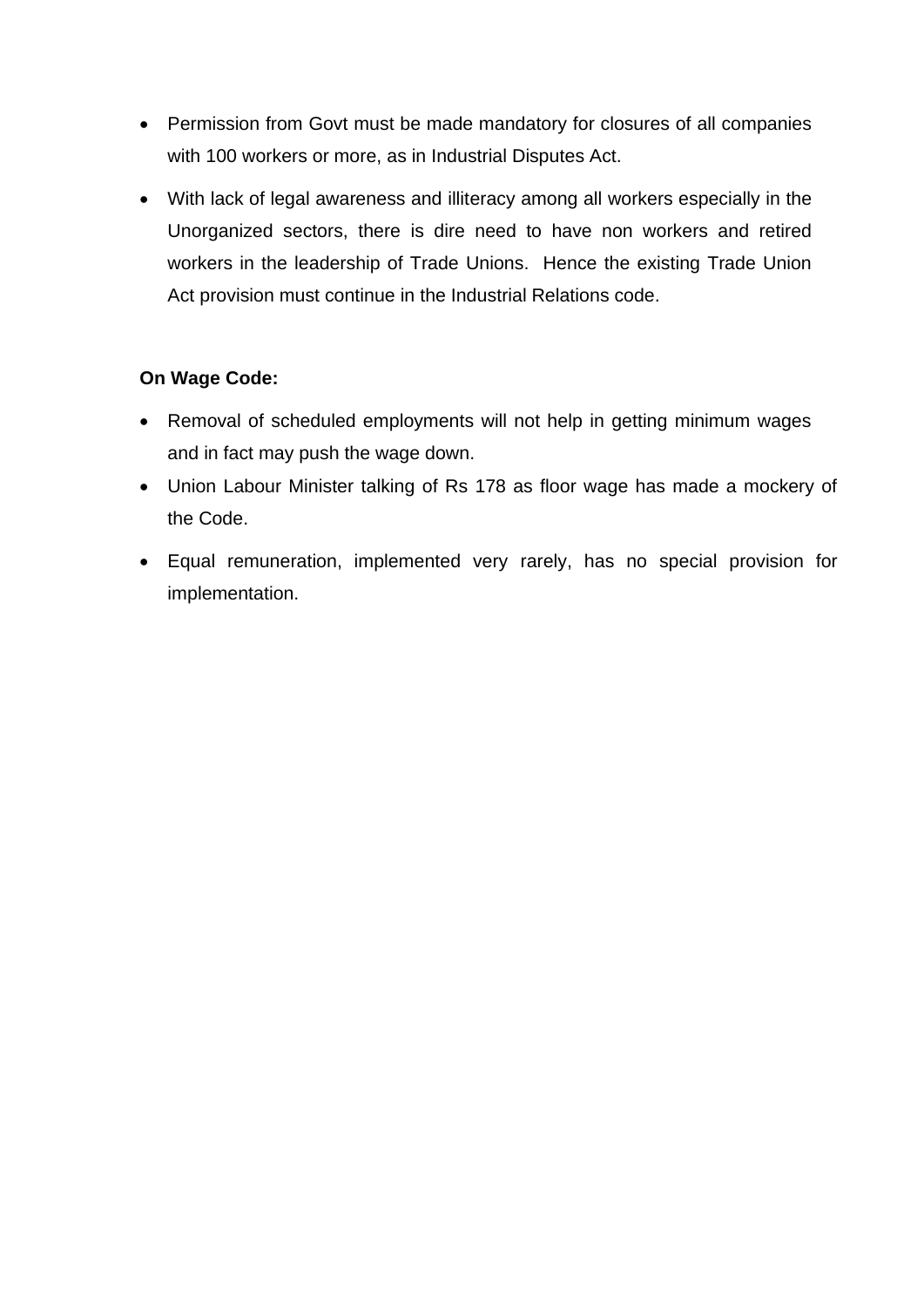

# Unorganised Workers Federation **SHIFFING SHIFFING THE SECTS**<br> **SHIFFING WOTKETS Fed**<br> **SHIFFING THE SECTS FED**<br> **SHIFFING THE SECTS FED**<br> **ETTEM**<br>
THE MAS<br>
AS<br>
REGRIFING THE SHIFFING THE AS<br>
REGRIFING THE SHIFFING SHIFFING AS<br>
REGRIFING THE SHIFFING SHI rganised w **EXERT SERVERT SERVERT SERVERT SERVERT SERVERT SERVERT SERVERT SERVERT SERVERT SERVERT SERVERT SERVERT SERVERT SERVERT SURVERT SERVERT SURVERT SURVERT SURVERT SURVERT SURVERT SURVERT SURVERT SURVERT SURVERT SURVERT SURVERT**

பதிவு எண் :3148/CNI

No.39, Dr. Alagappa Road, Purasawakkam, Chennai -600 084 Email : <mark>uwf.tamilnadu@gmail.com</mark>

To

Unorganised Workers Federation<br>
(GB,39, LTdsLif Algostium Finson, Lynsensinds.ati.), Glershansen - 600 084 Gumst : 044 - 26650544<br>
No.39, Dr. Alagappa Road, Purasawakkam, Chennai -600 084 Email : <u>uwf.tamilnadu@gmail.com</u><br> 28, Kushpoo 18) for going to Collectorate and registering their names for going to their home villages (Maihgaon) in Mandla District, Madhya Pradesh 481662. Due to the intervention of social Activists, k the workers were rescued and handed over to the Dharmapuri Collectorate. <sup>1</sup>. **Unorganised Workers Federation**<br>
1994 604:3148/CNI<br>
1994 604:3148/CNI<br>
Dr. Alagappa Road, Purasawakkam, chemai-500 084 Email: <u>uwf.tamilnadu@gmail.com</u><br>
Dr. Alagappa Road, Purasawakkam, chemai-500 084 Email: <u>uwf.tam</u>

When we probed further we got to know that they were bonded Labourers to the employer of Shiva Plastic Dharmapuri and were not paid minimum Wages and two workers **Eswar and Babi taken advances.** Following are the details:

- 1. Minimum Wages in Plastic as per the G.O No. 15(2D) dated 16.3.2017 (enclosed) the basic Wage Would be Rs  $6000 - 6600$  per month and along with the DA (Table for DA enclosed) Rs 4471 per month making the daily wages for 8 hours as Rs 350
- 2. All of them had worked for 12 hours, hence the daily wage would be Minimum Wage for 8hours plus 2 x Minimum wage for 4 hours. This would equal Rs 700 per day.
- 3. The Male workers in Shiva Plastic were paid Rs 12000 per month and women workers Rs 7000 per month.
- 4. Easwar and Babi his wife were employed from March  $13<sup>th</sup>$  and were employed for 57 days. (and the company shut for 10 days for Lockdown). The other 3 had worked from Dec 2019.
- 5. Easwar and Babi had taken advance of Rs 18000 and only Rs 5000 was given as wage in the presence of RDO. (and suffered beating and verbal abused from the employer). Hence clear case of Bonded Labour.
- 6. All the workers were also given less than minimum wage and unegual wage was paid to the women. henced Forced labour only.

We request you to take following actions::

- An immediate enquiry about the Migrant Labour condition of Bondage and Non payment of Minimum Wages and Equal wage
- Immediate payment of wage arrears to the workers<br>• Declaration of these five migrant Labourers as Bor
- Declaration of these five migrant Labourers as Bonded Labourers under the Bonded Labour Abolition Act 1976 and provision of Release certificates and immediate relief.
- After carrying out the above actions sending them safely to their home villages by trains.

T.M. Sington R. Sovano ? (2) It organished

(K.Geetha) (T.M.Chandran) (K.Leelavathi) (M.A.Jayakumar) Advisor State President State Secretary State Tressurer 9444050071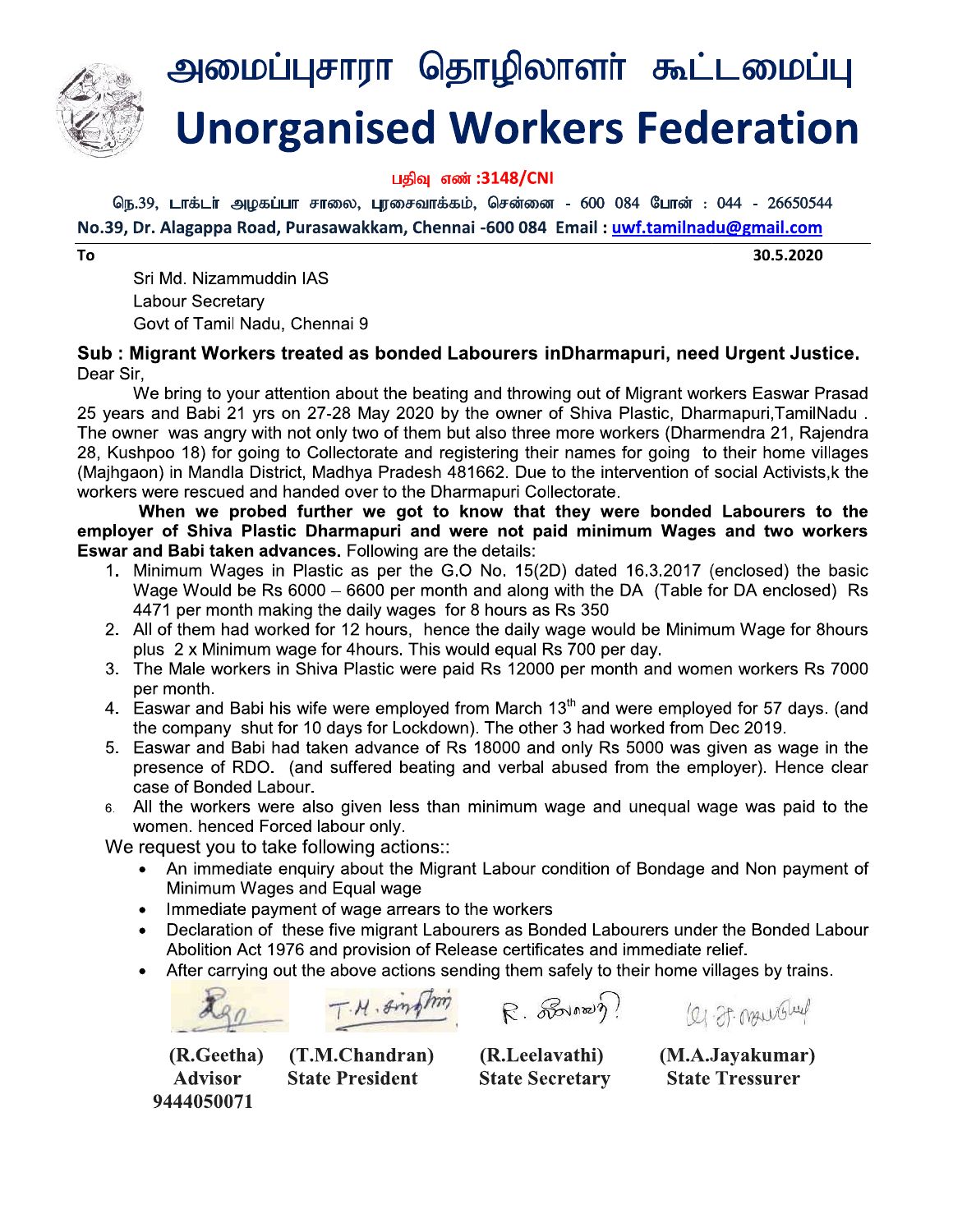# அமைப்புசாரா தொழிலாளா் கூட்டமைப்பு  **Unorganised Workers Federation**

#### பதிவு எண் :3148/CNI

நெ.39, டாக்டர் அழகப்பா சாலை, புரசைவாக்கம், சென்னை - 600 084 போன் : 044 - 26650544 **No.39, Dr. Alagappa Road, Purasawakkam, Chennai -600 084 Email :** [uwf.tamilnadu@gmail.com](mailto:uwf.tamilnadu@gmail.com)

**------------------------------------------------------------------------------------------------------------------------------**

### **MEMORANDUM TO PRIME MINISTER OF INDIA SEEKING URGENT REMEDIAL ACTION**

To The Honourable Prime Minister of India, Shri Narendra Modi, South Block, New Delhi

Dear Prime Minister,

We represent the unorganized construction workers, including the migrant workers of this country and had sent a representation from all over the country on 26.6.2020, to convey urgent concerns of survival and safety during the present lockdown and pandemic. Due to lack of response from you and the Labour Ministry **we wish to bring to your immediate attention the following issues and suggest some remedies** from trade unions and other organizations that have struggled for years to organise these exploited workers. Since the pandemic may persist for the next six months immediate solutions are required.

A major segment of the 50 crore unorganised workers are the 10 crore Building and Construction Workers, over a third of them women and children, who are homeless and have little access to health care and education. Worse, during the prolonged Covid 19 lockdown, they have had no work, income, lay off wages or other support from their employers. Many have had to walk back to their villages where too there is little employment available. **There is starvation, inability to pay rent and indebtedness that is driving some of them to even commit Suicide.**

 Sir, the Union Finance Minister had announced on March 27, 2020 that relief would be given to all Construction Workers from their own Social Security funds of Rs 31,000 crores lying with the Construction Workers Welfare Boards. Unfortunately, the amount to be given was not specified. The state governments have disbursed meager amounts to a limited number of workers with live registration on the Boards. The vast majority have been left out while the Boards continue to sit on piles of Cess cash. This is leading to needless litigation and delays.

On the other hand, due to lack of funds from the Central Government or employers in the Unorganised workers' welfare Boards, the unorganized workers including weavers, domestic workers, loaders, hairdressers, dhobis, potters, tailors, artisans, tribals and agricultural workers all over the country are struggling with poverty, indebtedness and starvation.

1. In the context of the National Disaster Management Act whereby the GOI has centralised all decisions regarding the implementation of the lockdown, we bring to your notice Revised list of items & norms (e) of assistance from State Disaster Response Fund (SDRF) / National Disaster Response Fund (NDRF) to focus on the relief that should be extended to the vulnerable people whose livelihood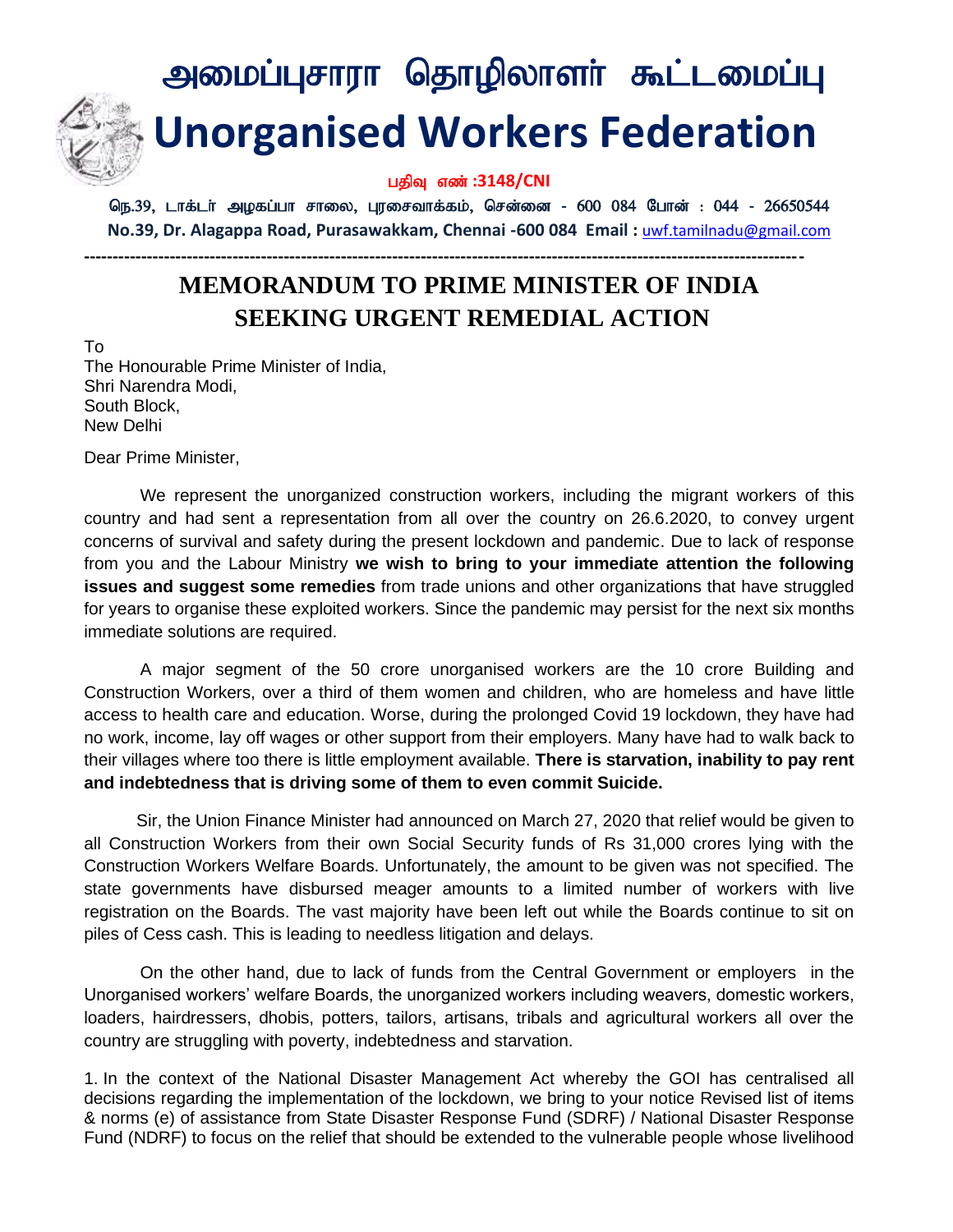are affected by the disaster and therefore we demand that all workers be provided with a cash transfer of Rs 6300 per month for period of 3 months amounting to 18600 with immediate effect.

2. Public Distribution System must provide 35 Kg of Rice or 20 kg atta, 5 kg of Dhal and 3 Litres of oil every month.

3. a) Govt of India must direct all State Govts that **Rs 5000 plus dry rations** and Immunity promoting siddha and other medicines must be given to all Building and Other Construction Workers (BOCW) every month in all states, registered and unregistered, including those who may not have been able to renew their annual registrations. In TN, the Welfare Board has given only Rs 1000 every month for only Two / Three months along with dry rations for only one month. Even this money has not reached number of registered workers while the no renewal has not started and the state Government has declared that even after renewal and newly registered workers will not we paid the relief.

b). Unorganised Sector Welfare Boards must provide Rs 5000 every month for Registered workers along with dry rations and Kabasura kudineer and other medicines for immunity.

4. ESI must be implemented for BOCW and other Unorganised workers and Covid-19 must be declared as an Occupational disease and adequate compensation and treatment must be provided.

5. The Migrant workers who went back to their home villages are unable to find employment and hence have no option but go back to other states for work. It was felt that a **Rehabilitation Package must include Land to landless and the number of workdays under MGNREGA must be increased to 200 days** in a year for each worker (not each family) through individual Job Cards. They must be paid minimum wages on the basis of Pay Commission fixation for Class IV employees at Rs 600 per day.

6. Migrant workers who are going to other states must be compulsorily registered in the home states before departure and in destination states after arrival by respective state governments through Trade Unions and Organization working with Migrant Workers. Decent conditions of work including safety gear, 8 hrs of work and payment of double wage for overtime work, decent living conditions with drinking water, toilets, child care, health care and education facilities must be ensured. There must be Assistance Centres wherever they live in substantial numbers.

7.a) Urban unemployment, starvation, inability to pay rent, indebtedness, and even suicides are on the rise. Since the pandemic may continue for another 6 months it is important to introduce an **Urban Employment Guarantee Scheme** wherein the unemployed must be given Job cards. They can be involved in home delivery of rations and cash relief apart from assisting families affected by Covid-19.

b) There must be Workers' Committees in every ward, zone and city level to implement the above programmes.

8. The Government of India must withdraw the draft Labour Codes & Rules which seek to repeal 44 Labour Laws and dissolve the existing BOCW & USW Welfare Boards and trample on existing labour rights and protections in the country.

Gerthank

**Sincerely Yours** 

T.H. Singhm R. Lover )

Advisor **State President** State Secretary State Treasurer 9444050071 9444794881 9840620367 6381467669

leg. 27. mountained

(R.Geetha) (T.M.Chandiran) (R.Leelavathi) (M.A.Jayakumar)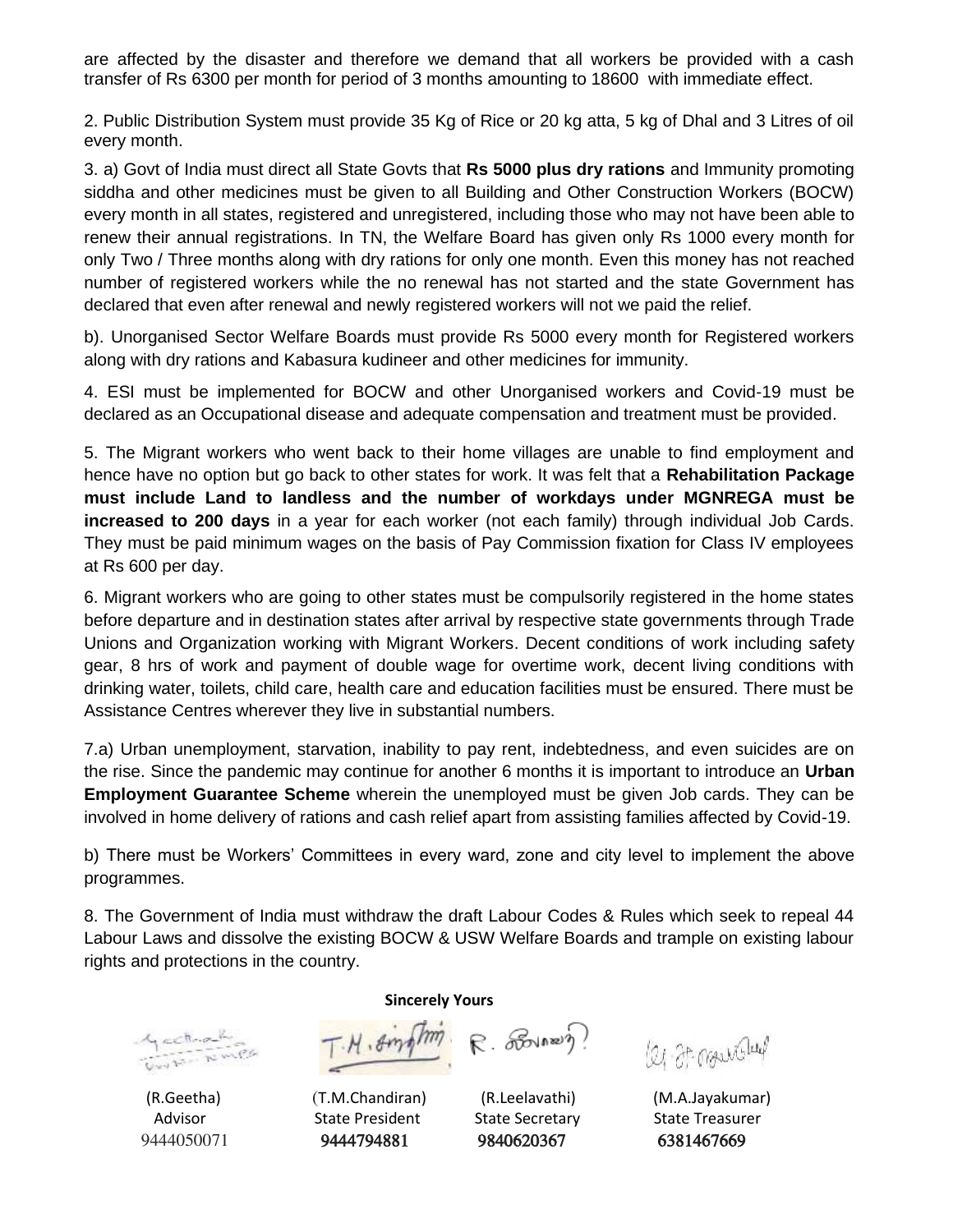# அமைப்புசாரா தொழிலாளா்களின் தொழிற்சங்க கூட்டு நடவடிக்கை குழு

## **UNORGANISED WORKERS JOINT ACTION COMMITTEE**

**(CENTRAL TRADE UNIONS AND SECTORAL UNIONS OF TAMILNADU)**

**Contact address : UWF - NMPS 39, Dr Alagappa Road, Purasawakkam, Chennai 600084 PH: 09444050071 HMS – SRMU office , Gandhi Irwin Road, Near Railway Station, Egmore, Chennai 8 PH: 09244510815**

### **MEMORANDUM TO PRIME MINISTER OF INDIA SEEKING URGENT REMEDIAL ACTION**

#### To

The Honourable Prime Minister of India Shri Narendra Modi, South Block, New Delhi

#### Dear Prime Minister,

We represent the unorganized workers including Building construction - Handloom -Domestic – Salt – Potters – Dhobi - Loading - Hair Dresses workers etc, as well as Tribals and migrant workers in Tamil Nadu. We wish to convey urgent concerns of survival and safety during the present lockdown and pandemic. **We wish to bring to your immediate attention the following issues and suggest some remedies** from trade unions and other organizations that have struggled for years to organise these exploited workers. Urban unemployment, starvation, inability to pay rent, indebtedness, and even suicides are on the rise. Since the pandemic may persist for the next six months immediate solutions are required.

We constitute 2.5 crore unorganised workers in Tamil Nadu and 50 crores in India. Over a third of them women and children, who are homeless and have little access to health care and education. Worse, during the prolonged Covid 19 lockdown, they have had no work, income, lay off wages or other support from their employers. Many have had to walk back to their villages where too there is little employment available. **There is starvation, inability to pay rent and indebtedness that is driving some of them to even commit Suicide.**

 Sir, the Union Finance Minister had announced on March 27, 2020 that relief would be given to all Construction Workers from their own Social Security funds of Rs 31,000 crores lying with the Construction Workers Welfare Boards. Unfortunately, the amount to be given was not specified. The State Govt has disbursed meager amounts Rs 1000 per month for 2 months to a limited number of workers with live registration on the Boards. The vast majority have been left out while the Boards continue to sit on piles of Cess money. Dry Rations where given to registered and renewed Building Workers and Migrant Workers for one month. Similarly, Unorganised Workers registered in 17 Welfare Boards of Rotters, Hair dresses, Dhobis, Domestice Workers, Weavers, Fisheries, Cooks etc under Labour Department and another 16 Welfare Boards under other Departments such as Fisheries Tribals etc got Rs 1000 pm for 2 months, the money, got from State Govt.

1. In the context of the National Disaster Management Act whereby the GOI has centralised all decisions regarding the implementation of the lockdown, we bring to your notice Revised list of items & norms (e) of assistance from State Disaster Response Fund (SDRF) / National Disaster Response Fund (NDRF) to focus on the relief that should be extended to the vulnerable people whose livelihood are affected by the disaster and therefore we demand that all workers be provided with a cash transfer of Rs 6300 per month for period of 3 months amounting to 18900 with immediate effect. In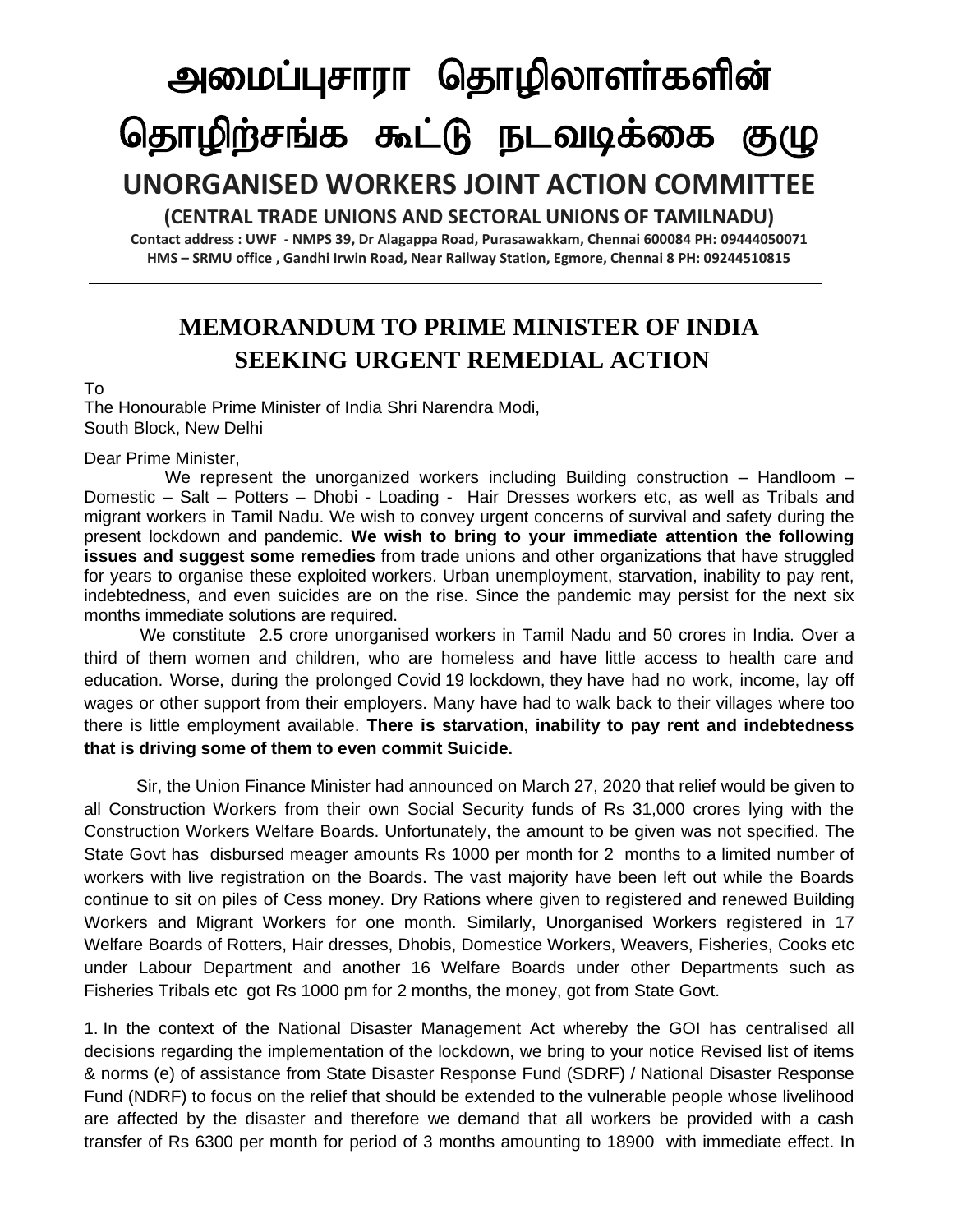fact Govt of India has gained a massive amount due to lowering of crude oil price and hiking price of petrol / diesel, hence can provide for Rs 10000 pm to all worker families.

2. Public Distribution System must provide 35 Kg of Rice or 20 kg atta, 5 kg of Dhal and 3 Litres of oil every month. The Migrant Workers in Tamil Nadu who have stayed back and those who are returning to TN have not been given dry rations as announced by Govt of India. Ration card holders are given only 15 – 20 Kg Rice, 1 Kg Dhall and 1 lr Oil, inadequate for a month.

3. Tamil Nadu Construction Workers Welfare Board and Unorganised Sector Welfare Boards must provide Rs 5000 every month for Registered workers along with dry rations and Kabasura kudineer and other medicines for immunity.

4. ESI must be implemented for BOCW and other Unorganised workers and Covid-19 must be declared as an Occupational disease and adequate compensation and treatment must be provided.

5.a) The Migrant workers who went back to their home villages must be provided with **Rehabilitation Package must include Land to landless and the number of workdays under MGNREGA must be increased to 200 days** in a year for each worker (not each family) through individual Job Cards. They must be paid minimum wages on the basis of Pay Commission fixation for Class IV employees at Rs 600 per day.

b)Migrant workers who are going to other states must be compulsorily registered in the home states before departure and in destination states after arrival by respective state governments through Trade Unions and Organization working with Migrant Workers. Decent conditions of work including safety gear, 8 hrs of work and payment of double wage for overtime work, decent living conditions with drinking water, toilets, child care, health care and education facilities must be ensured. There must be Assistance Centres wherever they live in substantial numbers.

6.a) Since the pandemic may continue for another 6 months it is important to introduce an **Urban Employment Guarantee Scheme** wherein the unemployed must be given Job cards. They can be involved in home delivery of rations and cash relief apart from assisting families affected by Covid-19 repans and construction of workers' housing and infrastructure.

b) There must be Workers' Committees in every ward, zone and city level to implement the above programmes.

7. The Government of India must withdraw the draft Labour Codes & Rules which seek to repeal 44 Labour Laws and dissolve the existing BOCW & USW Welfare Boards and trample on existing labour rights and protections in the country.

**Sincerely Yours** 

Gectional

 **NMPS & UWF** ; **HMS**

 $\sum_{\mathbf{L}_{\mathbf{C}} \sim \mathbf{C} \sim \mathbf{T} \mathbf{R}^{\prime} \in \mathcal{L} \backslash \{0, 7n\}}$ 2 mt

**(R.Geetha) (K.V.Thirupathi)**

**Co ordinators - TUJAC**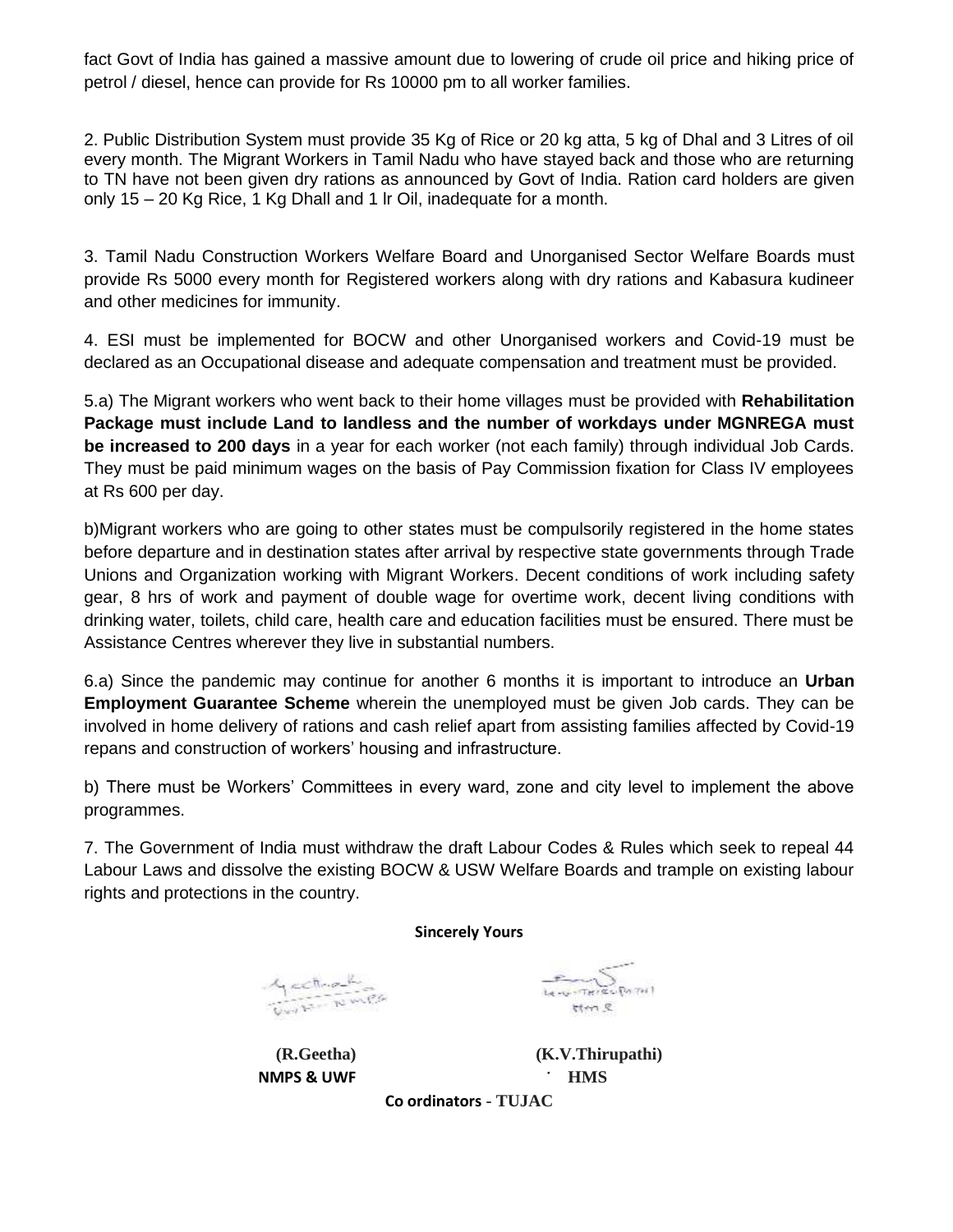# **NATIONAL CAMPAIGN COMMITTTEE For Central Legislation on Construction Labour**

**Justice V.R. Krishna Iyer S. Bhatnagar** Founder Chairman Coordinator

**R. Venkataramani Geetha R.** B-19, Subhavna Niketan **R.** B-19, Subhavna Niketan Sr. Advocate- Supreme Court South Regional Pitampura, Delhi-110034

Correspondence Address: Convener Coordinator Ph: 91-11-27013523, 27022243

Email: **[ncccl2010@gmail.com](mailto:ncccl2010@gmail.com) www. nirmana.org** *Mobile: 9810810365*

Date: 20-09-2020

To Shri Narendra D. Modi Prime Minister of India

Dear Prime Minister,

This letter is further to the earlier several letters of Construction Workers sent to you directly and the NCC-CL letter dated 24 Feb 2020.

The bills on three Codes have been tabled in Lok Sabha on 19<sup>th</sup> Sept 2020 therefore we once again submit the following representation on behalf of the ten crore construction workers in the country.

Neither NCC-CL, nor any other organisation of construction workers, who constitute over ten crore workers in the country, got an opportunity to appear before the nineteen sittings of the Standing Committee.

NCC-CL representations and representations of various unions of construction workers have not been considered at all by the new draft of Social Security Code, 2020 tabled yesterday in Lok Sabha.

From the statement in para 62 of the Report of the Standing Committee that **"since the BOCW Act, 1996 is being amalgamated with the OSHWC Code"** it is clear that the Standing Committee worked under an absolutely wrong under-standing, as far as the Building and Other Construction Workers are concerned. The fact is that not even a single line out of the BOCW Act 1996 has been amalgamated in the OSHWC Code 2020.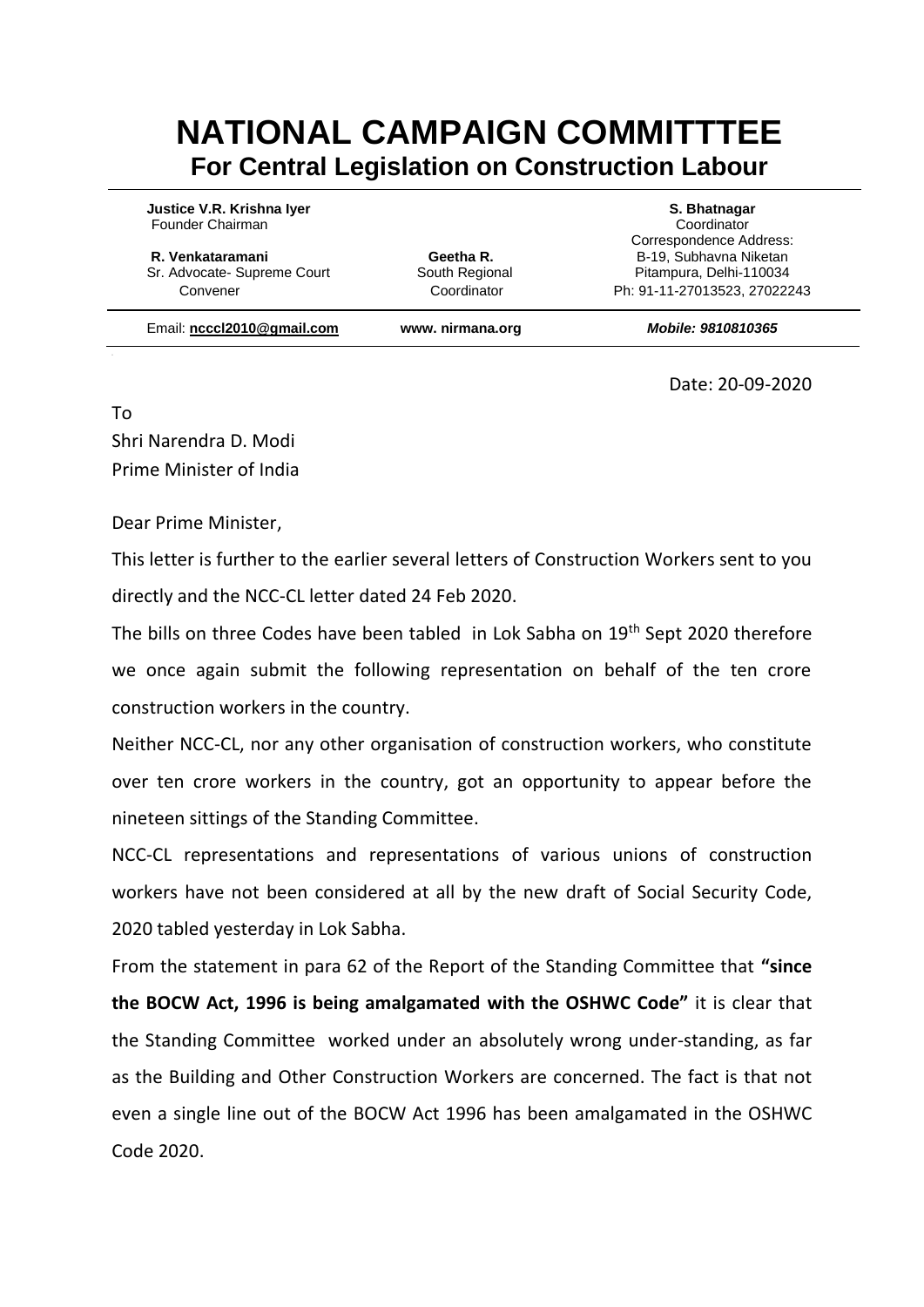Only seven Sections out of the Sixty Two Sections of the Building & Other Construction Workers Act 1996 and Six Sections out of the Fifteen Sections of the Building & Other Construction Workers Welfare Cess Act 1996 have been included in the Social Security Code, 2020 (SS Code) which is highly insufficient for the proper functioning of the 37 State and Union Territory BOCW Welfare Boards.

**There is no assurance of keeping the continuity of the functioning of the existing 37 BOCW Boards, the registration of beneficiaries, the payment of pensions, education support to children and other benefit being given by the 37 BOCW Boards.**

Therefore we, the construction workers of the country, request you once again to please permit the implementation of the Supreme Court Judgment of March 2018 on the NCC-CL Petition (CWP 318 of 2006) and withdraw the proposal to repeal the BOCW Act, 1996 under Section 134 of the OSHWC Code, 2019 because of the following reasons:-

- (a) The OSHWC code is not of universal application and excludes the majority of the workers in the unorganized sector including crores of Agricultural workers, Domestic Workers and Home based workers etc. from its scope.
- (b) The OSHWC code is largely to be implemented by framing rules and regulations. The coverage and scope of the Rules are not spelt out in the Code, as in the case of BOCW Act Sec.40. **The provisions regarding safety**, accidents etc. in a hazardous industry (Second most hazardous Industry in India and the world after Mines) like Building and Construction, that are present in the BOCW Act are absent in this Code.
- (c) In the OSHWC Code there is no provision for Personal Protective Equipment, such as helmets, gloves, masks, shoes and safety belts (Requirements in Building Construction) to be provided by employers for any sector.
- (d) The schedules to the OSHWC Code, containing the list of Notifiable Diseases and the list of Occupational Diseases are only 29 in number and have merely been cut and pasted from the old laws such as Factories Act etc. while the List